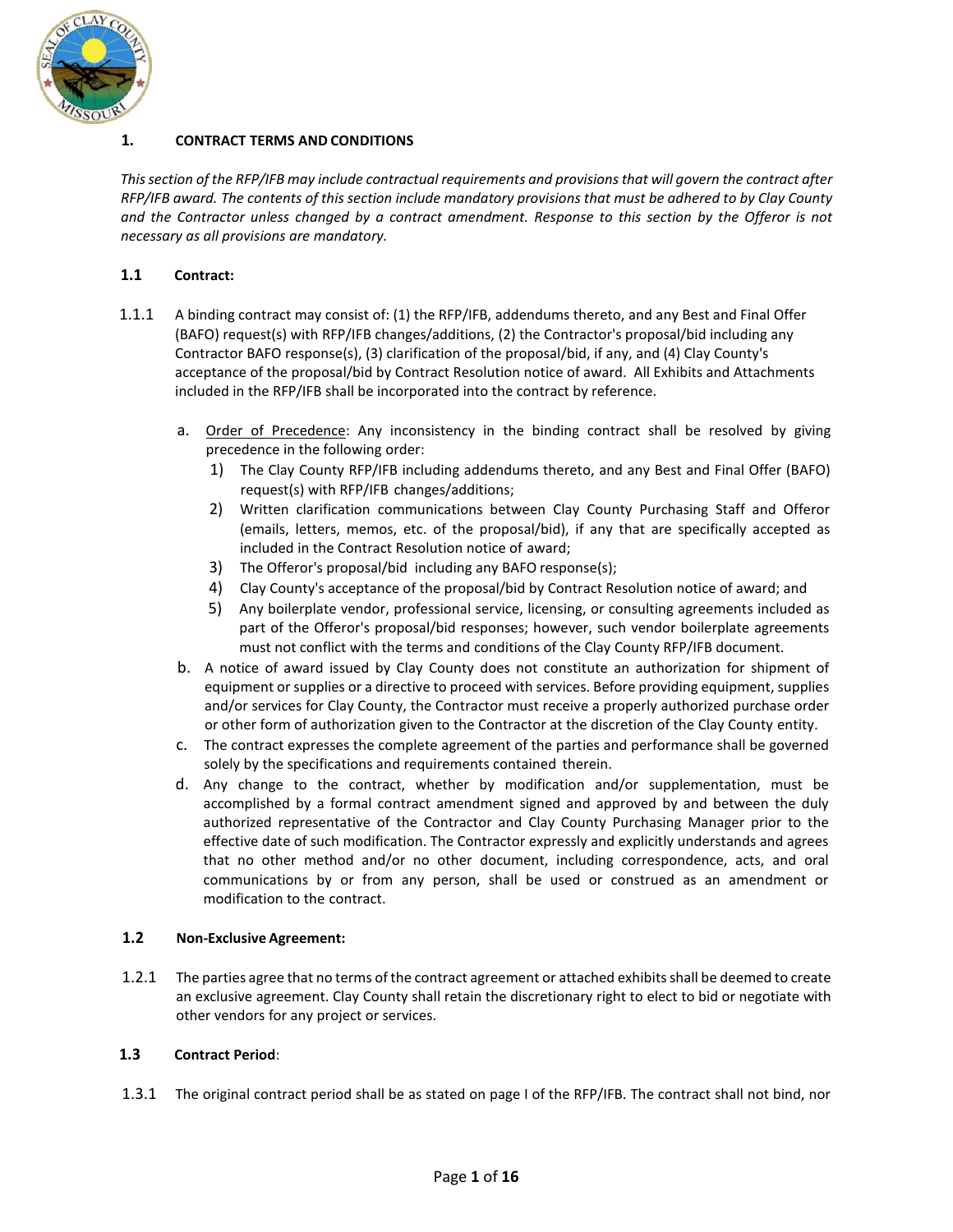purport to bind, the County for any contractual commitment in excess of the original contract period.

### **1.4 Renewal Options:**

1.4.1 Clay County shall have the right, at its sole option, to automatically renew the contract for four (4) additional one-year periods, or any portion thereof. In the event Clay County exercises such right, all terms and conditions, requirements and specifications of the contract may remain the same and apply during the renewal period. Any increase in cost at the beginning of each renewal period shall /IFB negotiated as needed.

### **1.5 Contract Extension:**

1.5.1 In the event of an extended re-procurement effort and the contract's available renewal options have been exhausted, Clay County shall have the right to extend the contract. If exercised, the extension shall be for a reasonable period of time not to exceed 120 days as mutually agreed to by the County and the Contractor at the same terms, conditions, provisions, and pricing in order to complete the procurement process and to transition to the new contract.

# **1.6 Price:**

1.6.1 All prices shall be firm, fixed and as indicated in Exhibit A Pricing Pages. Clay County shall not pay nor be liable for any other additional costs including but not limited to taxes, shipping charges, insurance, interest, penalties, termination payments, attorney fees, liquidated damages, etc. Unless stated in Exhibit A, Pricing Pages, the County shall assume absolutely no other costs exist to satisfy the RFP/IFB requirements. Therefore, the awarded Contractor shall be responsible for any additional costs.

#### **1.7 Tax Exempt:**

1.7.1 The County and its Departments are exempt from payment of Missouri Sales and Use Tax in accordance with Section 144,040 and 144,615 RSMO 1969 and is exempt from payment of Federal Excise Taxes in accordance with Title 26 United States Code, Annotated from State and local sales taxes. Sites of all transactions derived from this proposal/bid shall be deemed to have been accomplished within the state of Missouri.

#### **1.8 Fund Allocation:**

1.8.1 Continuance of any resulting Resolution, Agreement or issuance of Purchase Order shall be contingent upon the available funding and allocation of County funds. The Vendor understands that the obligation of the County to pay for goods and/or services under the agreement shall be limited to payment from available revenues and shall constitute a current expense of the County and shall not in any way be construed to be a debt of the County in contravention of any applicable constitutional or statutory limitations or requirements concerning the creation of indebtedness by the County nor shall anything contained in the agreement constitute a pledge of the general tax revenues, funds or moneys of the County, and all provisions of the contract shall be construed so as to give effect to such intent.

## **1.9 Liabilities:**

1.9.1 The Contractor shall be responsible for any and all personal injury (including death) or property damage and for the loss of, or damage to, the county's records or data as a result of the Contractor's negligence or willful misconduct involving any equipment, product, or service provided under the terms and conditions, requirements and specifications of the contract. In addition, the Contractor assumes the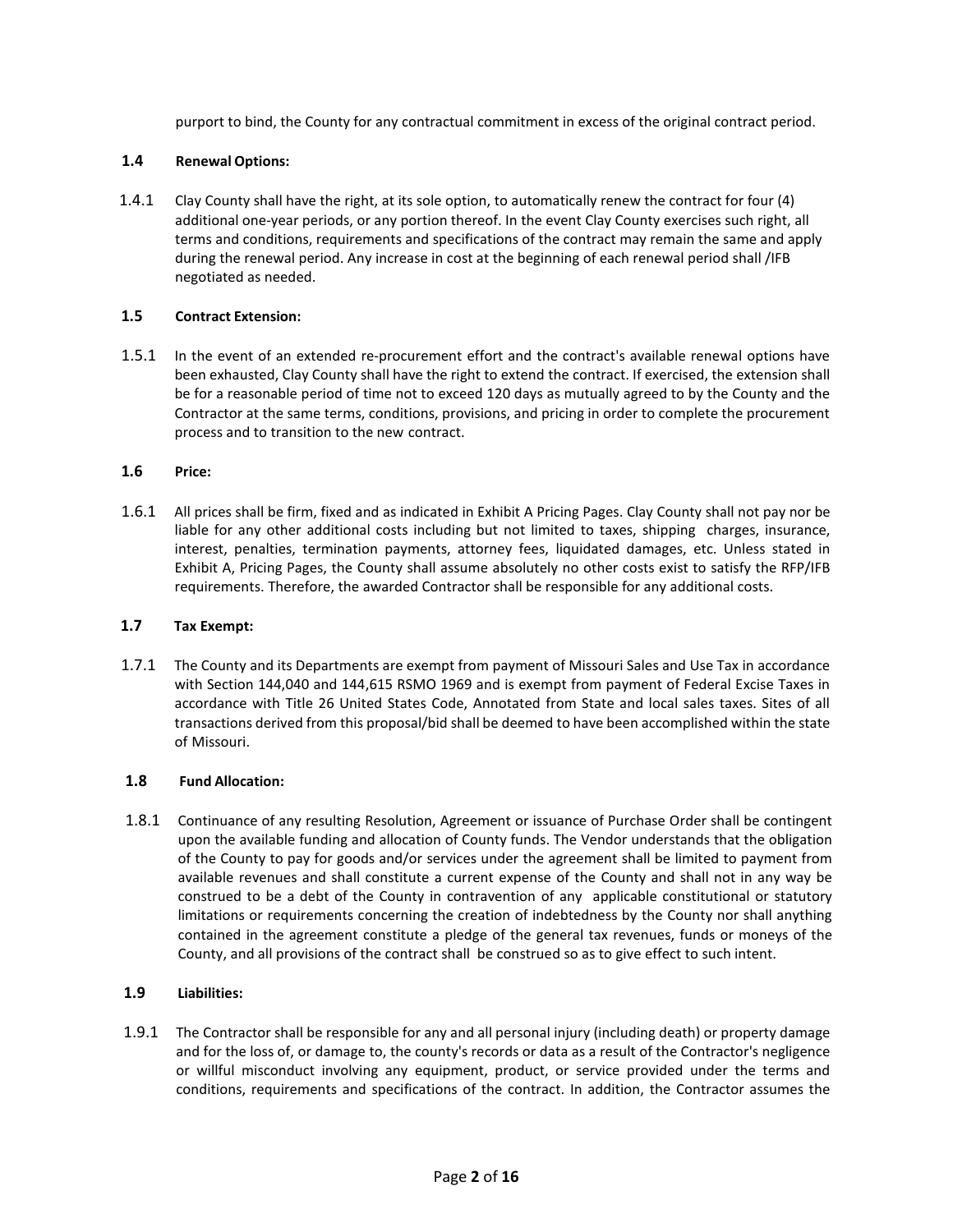obligation to save Clay County, including its entities, employees, and assignees, from every expense, liability, or payment arising out of such negligent or willful act. The Contractor also agrees to hold Clay County, including its entities, employees, and assignees, harmless for any negligent or willful act or omission committed by any Subcontractor or other person employed by or under the supervision of the Contractor under the terms of the contract.

- 1.9.2 The Contractor shall not be responsible for any injury or damage occurring as a result of any negligent act or omission committed by Clay County, including its entities, employees, and assignees.
- 1.9.3 Under no circumstances shall the Contractor be liable for any of the following: (1) third party claims against the County for losses or damages (other than those listed above); or (2) economic consequential damages (including lost profits or savings) or incidental damages, even if the Contractor is informed of their possibility.

#### **1.10 Disclaimer of Liability:**

1.10.1 The County, or any County Offices/ Departments, shall not hold harmless or indemnify any Vendor/Contractor for any liabilitywhatsoever.

#### **1.11 Indemnity and Hold Harmless:**

1.11.1 The Contractor agrees to indemnify, release, defend, and forever hold harmless the County, its officers, agents, employees, and elected officials, each in their official and individual capacities, from and against all claims, demands, damages, loss or liabilities, including costs, expenses, and attorney's fees incurred in the defense of such claims, demands, damages, losses or liabilities, or incurred in the establishment of the right to indemnity hereunder, caused in whole or in part by the Contractor, their Sub-contractors, employees or agents, and arising out of services performed by the Contractor, their Subcontractors, employees or agents under this agreement.

**SECTIONS 1.12 THROUGH 1.15.6 APPLY ONLY TO PUBLIC WORK BIDS:**

#### **1.12 Public Work Performance Bond Requirement:**

1.12.1 Clay County shall require all Contractors performing public work to furnish a performance bond in the amount of 110 percent the public work's cost. The bond shall be conditioned for the payment of any and all materials, incorporated, consumed or used in connection with the construction, for all insurance premiums and for all labor performed in such work by either the Contractor or Subcontractor. Performance bonds shall be required on all public work exceeding \$75,000.00. Surety shall be licensed to do business in the state of Missouri and shall have an A.M. Best rating of at least A-7.

## **1.13 Prevailing Wage:**

1.13.1 The Contractor shall comply with Section 290.250 RSMo by paying, to all personnel employed for applicable services actually provided under the contract, not less than the prevailing hourly rate of wages as determined by the Department of Labor and Industrial Relations, Division of Labor Standards, specified at the following website: [http://labor.mo.gov/DLS/PrevailingWage .](http://labor.mo.gov/DLS/PrevailingWage) The Contractor must retain payroll records for five (5) years and make those records available for inspection by Clay County or the State of Missouri Department of Labor and Industrial Relations. The Contractor must submit monthly certification of payroll records to the Clay County entity. The prevailing wage rates incorporated as a part of this document by the referenced annual wage order(s) shall remain in effect for the duration of the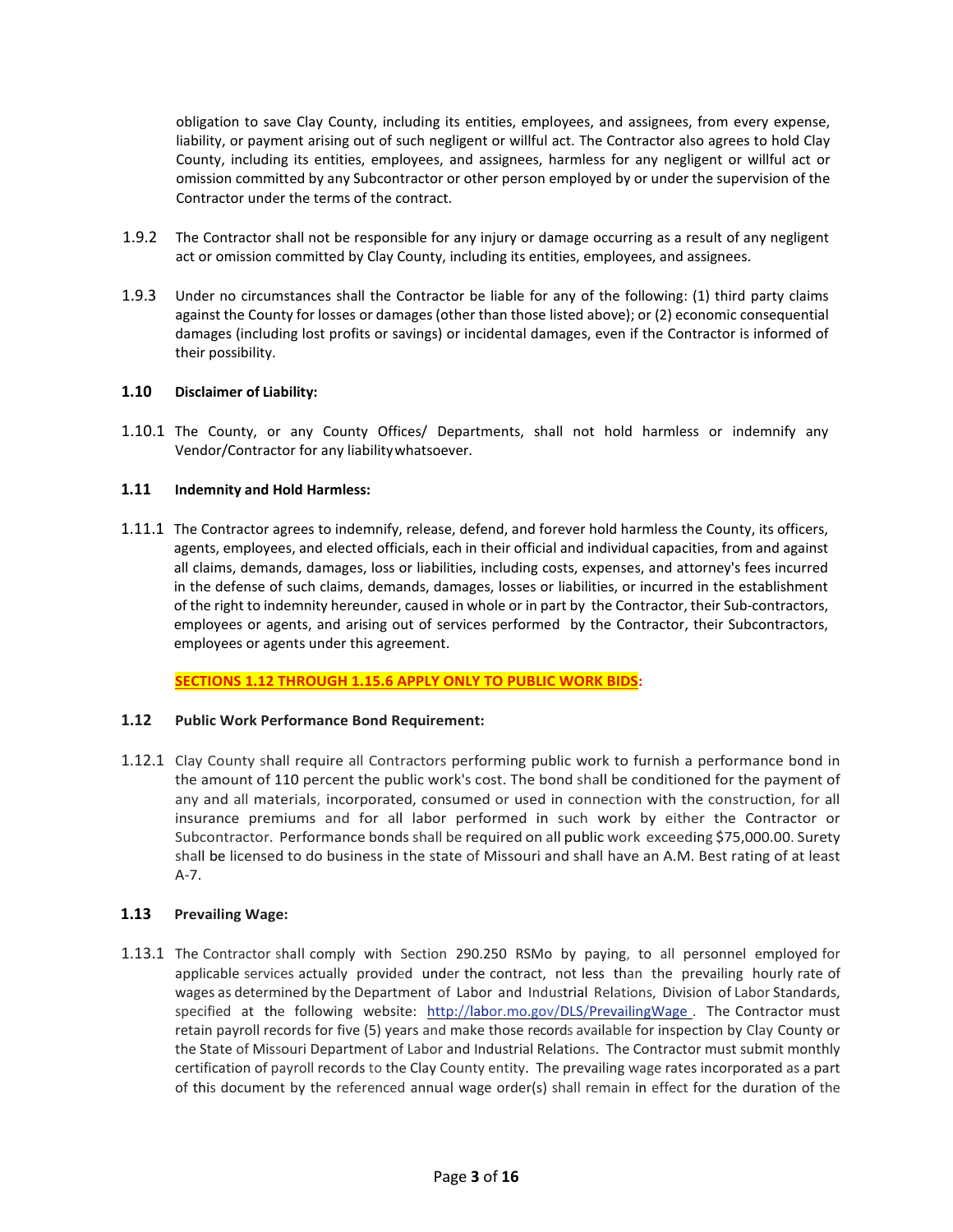contract period stated on page 1.

- 1.13.2 A determination by the State of Missouri Department of Labor and Industrial Relations of debarment for violation of the Prevailing Wage Act shall result in the Contractor being automatically deemed nonresponsible for the period of debarment without further proceedings by the County.
- 1.13.3 For each renewal period, if any, exercised by the County, the Contractor shall comply with Section 290.250 RSMo by paying, to all personnel employed for applicable services actually provided under the contract, not less than the prevailing hourly rate of wages as determined by the Department of Labor and Industrial Relations, Division of Labor Standards, specified at the above aforementioned website.
- 1.13.4 The above-stated prevailing wage requirements shall also apply to all Subcontractors employed by the Contractor to perform services under the contract.

## **1.14 Prevailing Wage Price Adjustment:**

1.14.1 The Contractor shall be required to pay the current prevailing wage, which may be adjusted during the term of the agreement or renewal, with no adjustment in the agreement price. In the event the parties agree to renew the contracted services for additional periods, the labor prices stated in the RFP/IFB may be adjusted the then-current prevailing wage and such adjustment shall govern the agreement price during the renewal period. No adjustment shall be made to the amount of mark- up.

# **1.15 Law Governing:**

- 1.15.1 The laws of the State of Missouri shall govern this agreement. Any action in regard to the consent or arising out of the terms and conditions shall be instituted and litigated in the courts of the State of Missouri, County of Clay and in no other. In accordance, the parties submit to the jurisdiction of the courts of the State of Missouri and to venue in Clay County.
- 1.15.2 The Contractor shall comply with all local, state, and federal laws and regulations related to the performance of the contract to the extent that the same may be applicable.
- 1.15.3 To the extent that a provision of the contract is contrary to the Constitution or laws of the State of Missouri or of the United States, the provisions shall be void and unenforceable. However, the balance of the contract shall remain in force between the parties unless terminated by consent of both the Contractor and Clay County.
- 1.15.4 The Contractor must be registered and maintain good standing with the Secretary of State of the State of Missouri and other regulatory agencies, as may be required by law orregulations.
- 1.15.5 The Contractor must timely file and pay all Missouri sales, withholding, corporate and any other required Missouri tax returns and taxes, including interest and additions to tax.
- 1.15.6 The Contractor shall only employ personnel authorized to work in the United States in accordance with applicable federal and state laws and Executive Order 07-13 for work performed in the United States.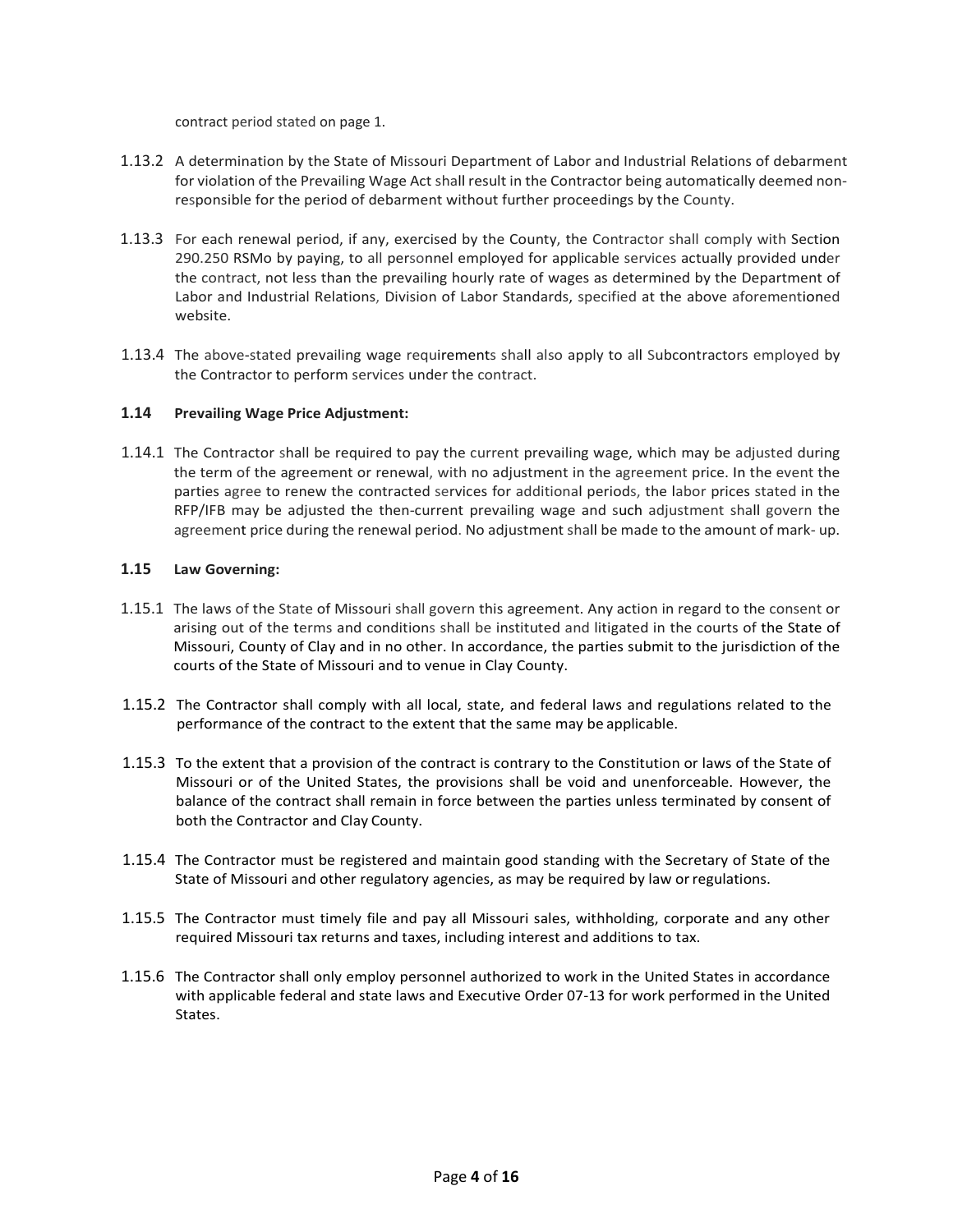## **1.16 ANTI-DISCRIMINATION AGAINST ISRAEL ACT REQUIREMENT:**

Per RSMo 39.600, A public entity shall not enter into a contract with a company to acquire or dispose of services, supplies, information technology, or construction unless the contract includes a written certification that the company is not currently engaged in and shall not, for the duration of the contract, engage in a boycott of goods or services from the State of Israel; companies doing business in or with Israel or authorized by, licensed by, or organized under the laws of the State of Israel; or persons or entities doing business in the State of Israel. This section shall not apply to contracts with a total potential value of less than one hundred thousand dollars or Contractors with fewer than ten employees.

# **1.17 Compliance with Applicable Law:**

1.17.1 The Contractor shall comply with all federal, state or local laws, resolutions, ordinances, rules, regulations and administrative orders, including but not limited to Wage, Labor, Unauthorized Aliens, Immigration Reform and Control Act (IRCA), EEO and OSHA-type requirements which are applicable to the Contractor's performance under this agreement. The Contractor shall indemnify and hold the County harmless on account of any violations thereof relating to the Contractor's performance under this agreement, including imposition of fines and penalties which result from the violation of such laws, and further agrees to insert the foregoing provision in all subcontracts awarded hereunder.

# **1.18 Remedies and Rights:**

1.18.1 No provision in the contract shall be construed, expressly or implied, as a waiver by Clay County of any existing or future right and/or remedy available by law in the event of any claim by Clay County of the Contractor's default or breach of contract.

# **1.19 Force Majeure:**

1.19.1 The Contractor shall not be liable for any excess costs for delayed delivery of goods or services to the Clay County, if the failure to perform the contract arises out of causes beyond the control of, and without the fault or negligence of the Contractor. Such causes may include, however are not restricted to: acts of God, fires, floods, epidemics, quarantine restrictions, strikes, and freight embargoes. In all cases, the failure to perform must be beyond the control of, and without the fault or negligence of, either the Contractor or any Subcontractor(s). The Contractorshall take all possible steps to recover from any such occurrences. Failure of the Contractorto employ adequate personnel to complete the contract requirements shall not constitute a Force Majeure event. The Contractor must give written notice of any Force Majeure event to the Clay County entity within twenty-four (24) hours after its occurrence in order to receive the liability protections of this paragraph.

## **1.20 Termination:**

- 1.20.1 Clay County shall have the right to terminate the contract at any time, for the convenience of Clay County, without penalty or recourse, by giving written notice to the Contractor at least thirty (30) calendar days prior to the effective date of such termination. The Contractor shall be entitled to receive compensation for services and/or supplies delivered to and accepted by the County pursuant to the contract prior to the effective date of termination.
- 1.20.2 If county, state and/or federal funds are not appropriated, continued, or available at a sufficient level to fund this contract or agreement, or in the event of a change in relevant laws to this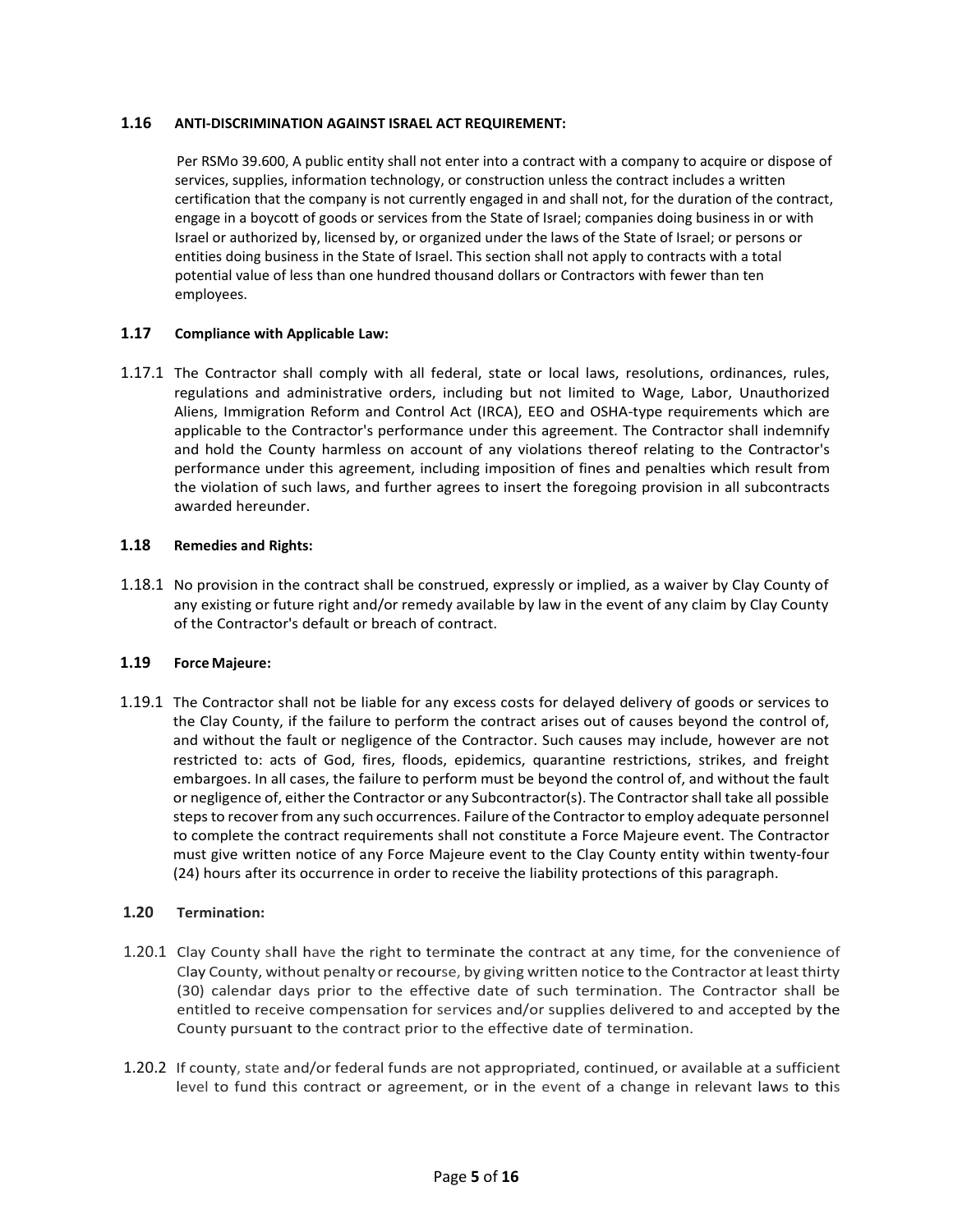contract or agreement, the obligations of each party may, at the sole discretion of Clay County, be terminated in whole or in part, effective immediately or as determined by Clay County, upon written notice to the Contractor from the Department of Purchasing.

1.20.3 In the event of termination of the contract or cancellation for material breach, all documents, data, reports, supplies, equipment, and accomplishments prepared, furnished or completed by the Contractor pursuant to the terms of the contract shall, at the option of the Clay County entity, become the property of the Clay County entity, as authorized by law.

## **1.21 Subcontractors:**

1.21.1 Any subcontracts for the products/services described herein must include appropriate provisions and contractual obligations to ensure the successful fulfillment of all contractual obligations agreed to by the Contractor and Clay County and to ensure that Clay County is indemnified, saved, and held harmless from and against any and all claims of damage, loss, and cost (including attorney fees) of any kind related to a subcontract in those matters described in the contract between Clay County and the Contractor. The Contractorshall expressly understand and agree that he/she shall assume and be solely responsible for all legal and financial responsibilities related to the execution of a subcontract. The Contractor shall agree and understand that utilization of a Subcontractor to provide any of the products/services in the contract shall in no way relieve the Contractor of the responsibility for providing the products/services as described and set forth herein. The Contractor must obtain the approval of Clay County prior to establishing any new subcontracting arrangements and before changing any Subcontractors. The approval shall not be arbitrarily withheld.

**SECTIONS 1.21.2 THROUGH 1.22.3 APPLY ONLY WHEN CONTRACT VALUE EXCEEDS \$5,000:**

- 1.21.2 Pursuant to subsection 1 of section 285.530, RSMo, no Contractor or Subcontractor shall knowingly employ, hire for employment, or continue to employ an unauthorized alien to perform work within the state of Missouri. In accordance with sections 285.525 to 285.550, RSMo, a general Contractor or Subcontractor of any tier shall not be liable when such Contractor or Subcontractor contracts with its direct Subcontractor who violates subsection 1 of section 285.530, RSMo, if the contract binding the Contractor and Subcontractor affirmatively states that:
	- a. the direct Subcontractor is not knowingly in violation of subsection I of section 285.530, RSMo, and
	- b. shall not henceforth be in such violation and
	- c. the Contractor or Subcontractor receives a sworn affidavit under the penalty of perjury attesting to the fact that the direct Subcontractor's employees are lawfully present in the United States.
- 1.21.3 Subcontractors Prevailing Wage: If Subcontractors are used, the Contractor shall require that the Subcontractor comply with all Prevailing Wage Act requirements.

## **1.22 Contractor's Personnel:**

1.22.1 The Contractor shall only utilize personnel authorized to work in the United States in accordance with applicable federal and state laws. This includes but is not limited to the Illegal Immigration Reform and Immigrant Responsibility Act (IIRIRA) and INA Section 274A.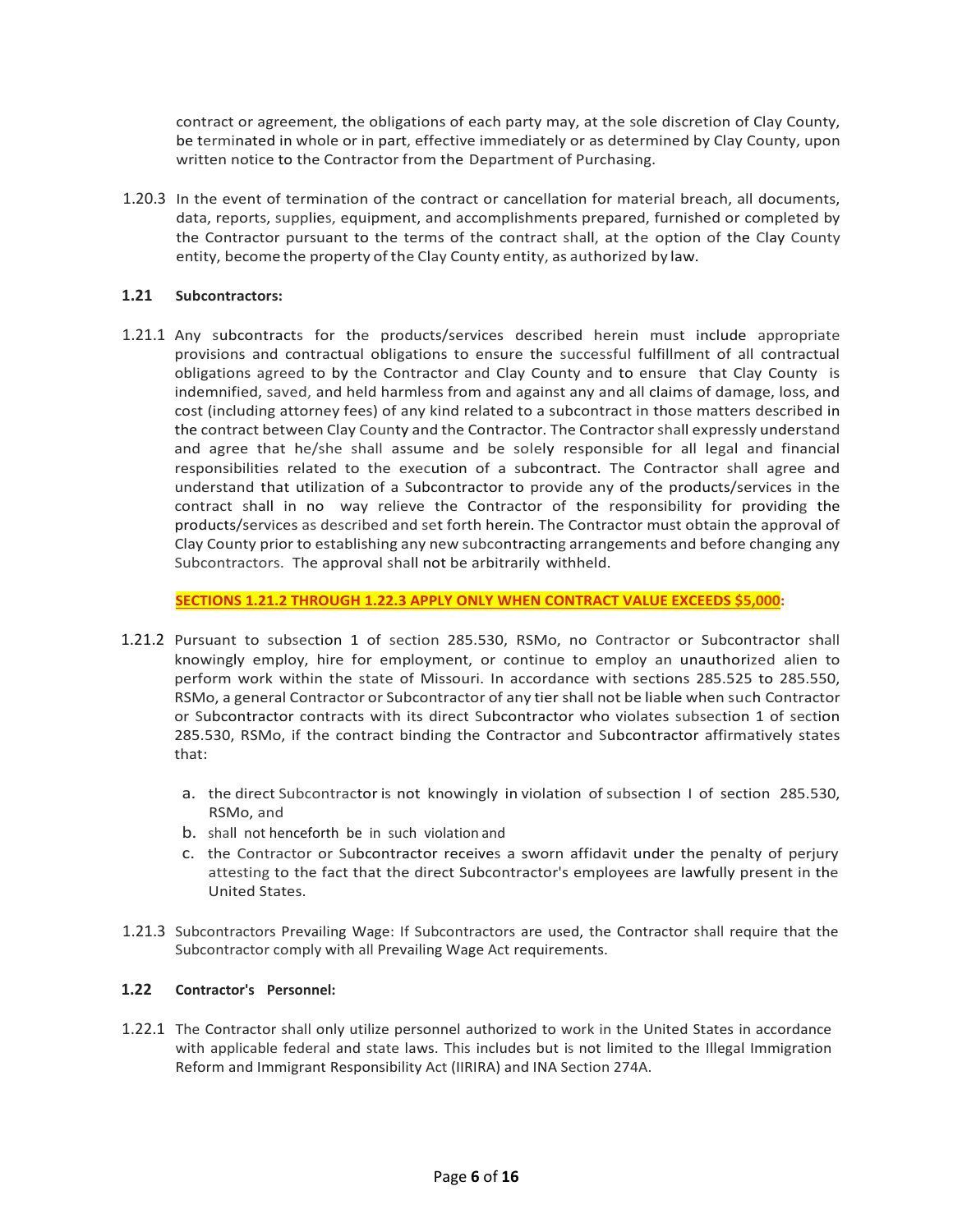- 1.22.2 If the Contractor is found to be in violation of this requirement or the applicable state, federal and local laws and regulations, and if Clay County has reasonable cause to believe that the Contractor has knowingly employed individuals who are not eligible to work in the United States, the County shall have the right to cancel the contract immediately without penalty or recourse and suspend or debar the Contractor from doing business with the County. The County may also withhold up to twenty-five percent of the total amount due to the Contractor.
- 1.22.3 The Contractor shall agree to fully cooperate with any audit or investigation from federal, state, or local law enforcement agencies.

## **1.23 Assignment:**

1.23.1 The Contractor shall not transfer, convey, sublet, assign any interest, rights, title, powers to execute in the contract, whether by assignment or otherwise, to any other person, company or corporation without the prior written consent of the Clay County.

#### **1.24 Inventions, Patents, and Copyrights:**

- 1.24.1 The Contractor shall report to Clay County promptly and in reasonable written detail, each notice or claim of patent or copyright infringement based on the performance of the contract of which the Contractor has knowledge.
- 1.24.2 Clay County agrees that the Contractor has the right to defend or at its option to settle, and the Contractor agrees to defend at its own expense or at its option to settle, any claim, suit or proceeding brought against the County on the issue of infringement of any United States patent or copyright by any product, or any part thereof, supplied by the Contractor to the state under this agreement. The Contractor agrees to pay, subject to the limitations hereinafter set forth in this paragraph, any final judgment entered against the state on such issue in any suit or proceeding defended by the Contractor. The County agrees that the Contractor at its sole option shall be relieved of the foregoing obligations unless the County notifies the Contractor promptly in writing of any such claim, suit, or proceeding, and at the Contractor's expense, gives the Contractor proper and full information needed to settle and/or to defend any such claim, suit, or proceeding. If the product, or any part thereof, furnished by the Contractor to the state becomes, or in the opinion of the Contractor may become, the subject of any claim, suit, or proceeding for infringement of any United States patent or copyright, or in the event of any adjudication that such product or part infringes any United States patent or copyright, or if the use, lease, or sale of such product or part is enjoined, the Contractor may, at its option and its expense: (1) procure for Clay County the right under such patent or copyright to use, lease, or sell as appropriate such product or part, or (2) replace such product or part with other product or part suitable to the County, or (3) suitably modify such product or part, or (4) discontinue the use of such product or part and refund the aggregated payments and transportation costs paid therefore by the County, less a reasonable sum for use and damage.
- 1.24.3 The Contractor shall have no liability for any infringement based upon: (1) the combination of such product or part with any other product or part not furnished to the County by the Contractor, or (2) the modification of such product or part unless such modification was made by the Contractor, or (3) the use of such product or part in manner for which it was not designed.
- 1.24.4 The Contractorshall not be liable for any cost, expense, or compromise, incurred or made by Clay County in conjunction with any issue of infringement without the Contractor's prior written authorization. The foregoing defines the entire warranty by the Contractor and the exclusive remedy of Clay County with respect to any alleged patent infringement by such product or part.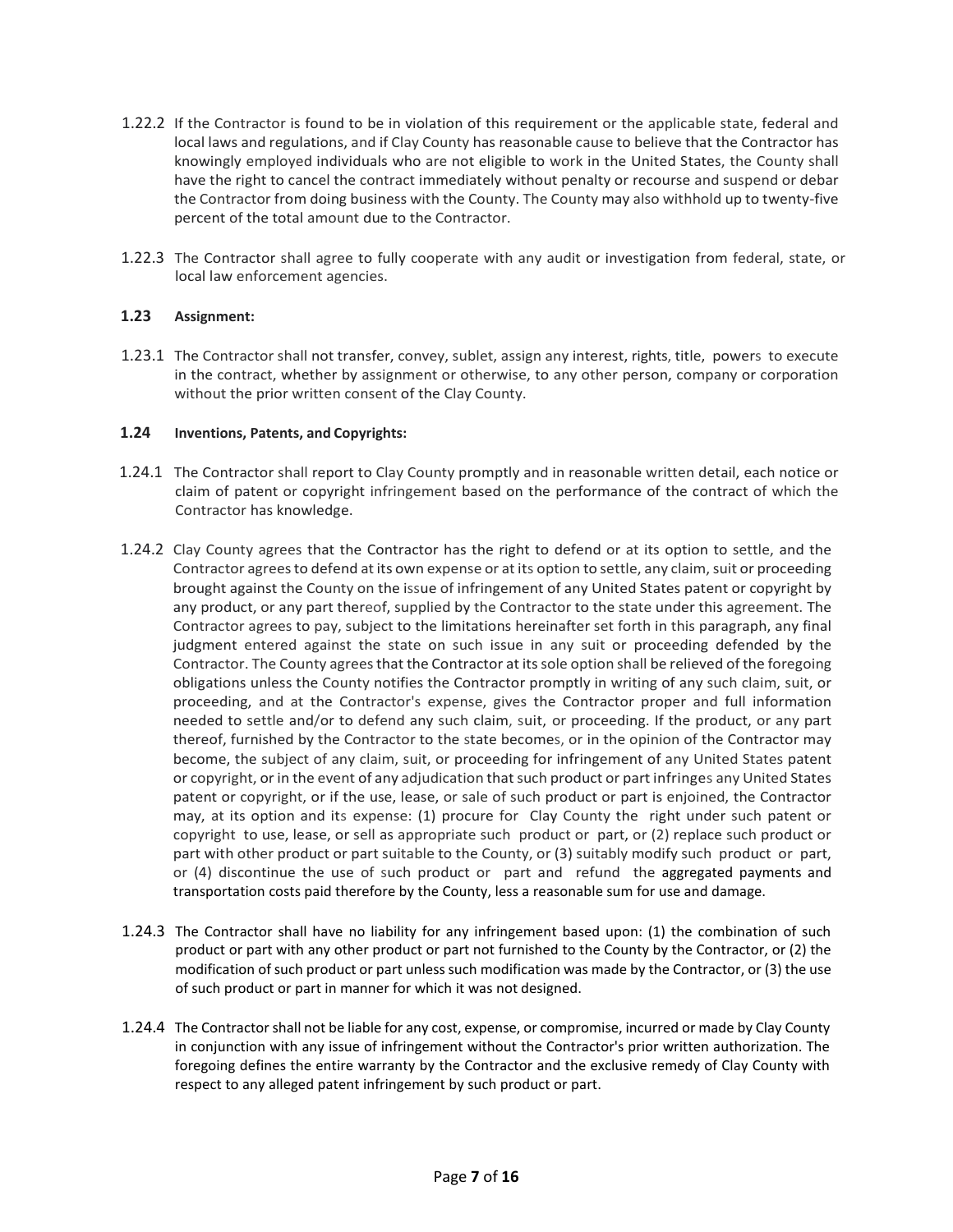1.24.5 If any copyrighted material is developed as a result of the contract, the Clay County entity shall have a royalty-free, nonexclusive and irrevocable right to publish or use, and to authorize others to use, the work for the Clay County entity purposes or the purpose of Clay County.

## **1.25 Insurance:**

- 1.25.1 The Contractor shall understand and agree that Clay County cannot save and hold harmless and/or indemnify the Contractor or employees against any liability incurred or arising as a result of any activity of the Contractor or any activity of the Contractor's employees related to the Contractor's performance under the contract. Therefore, the Contractor must acquire and maintain adequate liability insurance in the form(s) and amount(s) sufficient to protect Clay County, its entities, its employees, its clients, and the general public against any such loss, damage and/or expense related to his/her performance under the contract. The insurance shall include an endorsement that adds Clay County as an additional insured.
- 1.25.2 The Contractor shall provide the insurance certificate when County notifies them of Recommendation for Award:
	- a. The Contractor shall purchase and maintain, at their expense, insurance of such types, and in such amounts as are specified in this RFP/IFB, to protect the County and the Contractor from claims which may arise out of or result from the Contractor's operations under the agreement documents, whether such operations be by the Contractor or by any Subcontractor:
		- 1) Worker's Compensation Laws
		- 2) Disability Benefit Laws
		- 3) Occupational Sickness or Disease Laws
		- 4) Other similar employee benefit laws
	- b. Failure of the Contractor to maintain proper insurance coverage shall not relieve the Contractor of any contractual responsibility or obligations. If part of the work is to be subcontracted, the Contractor shall either cover any and all Subcontractors in Contractor's insurance policy or require each Subcontractor not so covered, to obtain insurance of same type and with the same limits as the Contractor is required to carry. Any payment of an insured loss under policies of property insurance, including but not limited to, the insurance required shall be made payable to the County.
- 1.25.3 The Contractor shall provide the following insurance coverage and limits of coverage:
	- a. Worker's Compensation: Statutory
	- b. Employer's Liability: \$300,000/each employee
	- c. General Liability: \$2,000,000/each occurrence
		- 1) The Contractor shall supply a General Liability Combined Single limit of \$1,000,000 per Occurrence with a \$2,000,000 Aggregate for Both bodily injury and property damage and a \$1,000,000 umbrella for a total liability limit of \$2,000,000 naming Clay County as additionally insured, unless otherwise specified.
	- d. Property Damage: \$300,000/each occurrence
- 1.25.4 It shall be the responsibility of the Contractor to provide a copy of this proposal/bid to their insurance carrier.
- 1.25.5 It may also be required that the Contractor's insurer and coverage be approved by County prior to execution of the contract.
- 1.25.6 No work shall be started until Clay County is in receipt of the Contractor's Certificate of Insurance.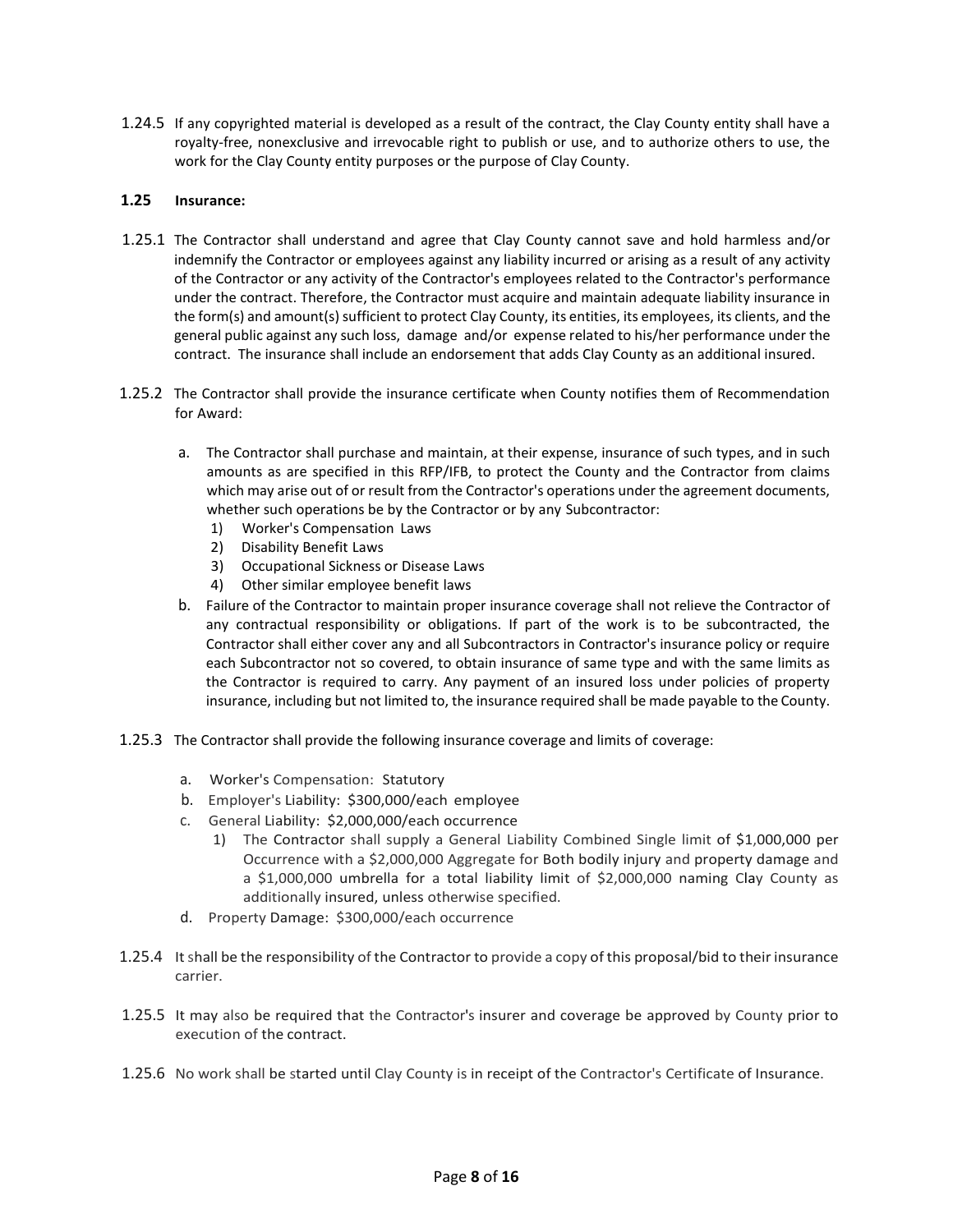- 1.25.7 Insurance certificates shall reference project name and RFP/IFB Number and be sent to Clay County Administration Building, Attn: Purchasing Staff, 1st floor, Department of Purchasing at 1 Courthouse Square, Liberty, MO 64068.
- 1.25.8 The insurance carrier of the insured shall be required to notify Clay County of termination of any or all of these coverage's, prior to the completion of any contract, at least 30 days prior to expiration.

## **1.26 Changes in Insurance Coverage:**

1.26.1 The Contractor shall notify the County of changes in insurance coverage in writing within 30 days.

# **1.27 Insurance Rating:**

1.27.1 All of the above-specified types of insurance shall be obtained from companies that have at least an A-VII rating in Best's Guide or the equivalent.

## **SECTION 1.28 FOR USE ONLY IF FEDERAL FUNDS ARE INVOLVED:**

## **1.28 Federal Funds Requirement:**

- 1.28.1 The Contractor shall understand and agree that this procurement may involve the expenditure of federal funds.
- 1.28.2 In accordance with the Departments of Labor, Health and Human Services, and Education and Related Agencies Appropriations Act, Public Law 101-166, Section 511, "Steven's Amendment", the Contractor shall not issue any statements, press releases, and other documents describing projects or programs funded in whole or in part with Federal money unless the prior approval of the County is obtained and unless they clearly state the following as provided by the County:
	- a. the percentage of the total costs of the program or project which will be financed with Federal money;
	- b. the dollar amount of Federal funds for the project or program; and
	- c. percentage and dollar amount of the total costs of the project or program that will be financed by nongovernmental sources.

## **1.29 Conflicts:**

- 1.29.1 No salaried officer or employee of the County and no member of the County Commission shall have a financial interest, direct or indirect, in this contract agreement. A violation of this provision renders the agreement void. Federal conflict of interest regulations and applicable provisions of Sections 105.450 - 105.496 shall not be violated. The Contractor covenants that they presently have no interest and shall not acquire any interest, direct or indirect, which would conflict in any manner or degree with the performance of services to be performed under this agreement. The Contractor further covenants that in the performance of this agreement no person having such interest shall be employed.
- 1.29.2 The Contractor hereby covenants that at the time of the submission of the proposal/bid the Contractor has no other contractual relationships which would create any actual or perceived conflict of interest. The Contractor further agrees that during the term of the contract neither the Contractor nor any of its employees shall acquire any other contractual relationships which create such a conflict.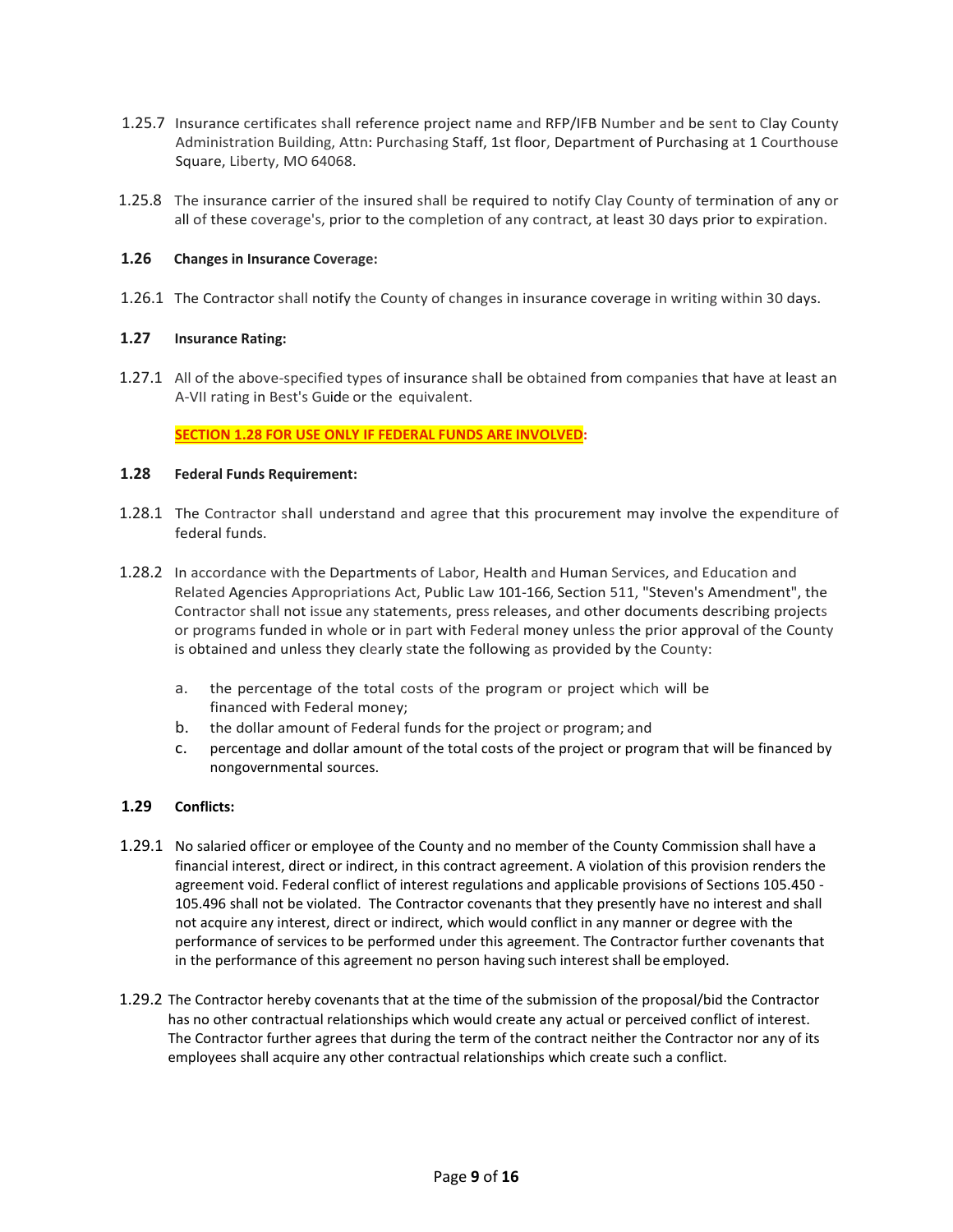#### **1.30 Contractor Status:**

1.30.1 The Contractor represents himself or herself to be an independent Contractor offering such services to the general public and shall not represent himself/herself or his/her employees to be an employee of Clay County. Therefore, the Contractor shall assume all legal and financial responsibility for taxes, FICA, employee fringe benefits, workers compensation, employee insurance, minimum wage requirements, overtime, etc., and agrees to indemnify, save, and hold Clay County, its officers, agents, and employees, harmless from and against, any and all loss; cost (including attorney fees); and damage of any kind related to such matters.

#### **1.31 Cooperative Procurement Program:**

1.31.1 If the Contractor has indicated agreement with participation in the Cooperative Procurement Program, the Contractor shall provide **their services** as described under the requirements and specifications of the contract, including prices, to other government entities. The Contractor shall further understand and agree that participation by other governmental entities is discretionary on the part of that governmental entity and Clay County bears no financial responsibility for any payments due the Contractor by such governmental entities.

#### **1.32 Coordination:**

 1.32.1 The Contractor shall fully coordinate all contract activities with those activities of the Clay County entity. As the work of the Contractor progresses, advice and information on matters covered by the contract shall be made available by the Contractor to the Clay County entity or the Clay County Purchasing Agent throughout the effective period of the contract.

#### **1.33 Document Retention:**

 1.33.1 The Contractor shall retain all books, records, and other documents relevant to the contract for a period of five (5) years after final payment or the completion of an audit, whichever is later, or a s otherwise designated by the funding entity and stated in the contract. The Contractor shall allow authorized representatives of the Clay County entity, state, and federal government to inspect these records upon request. If any litigation, claim, negotiation, audit or other action involving the records has been started before the expiration of the five (5) year period, the records shall be retained until completion of the action and resolution of all issues which arise from it, or until the end of the regular five (5) year period, whichever is later. Failure to retain adequate documentation for any product or service billed may result in recovery of payments for product/services not adequately documented.

#### **1.34 Transition:**

- 1.34.1 Upon award of the contract, the Contractor shall work with the Clay County entity and any other organizations designated by the Clay County entity to insure an orderly transition of services and responsibilities under the contract and to insure the continuity of those services required by the County.
- 1.34.2 Upon expiration, termination, or cancellation of the contract, the Contractor shall assist the County to insure an orderly transfer of responsibility and/or the continuity of those services required under the terms of the contract to an organization designated by the County, if requested in writing. The Contractor shall provide and/or perform any or all of the following responsibilities:
	- a. The Contractor shall deliver, FOB destination, all records, documentation, reports, data, recommendations, or printing elements, etc., which were required to be produced under the terms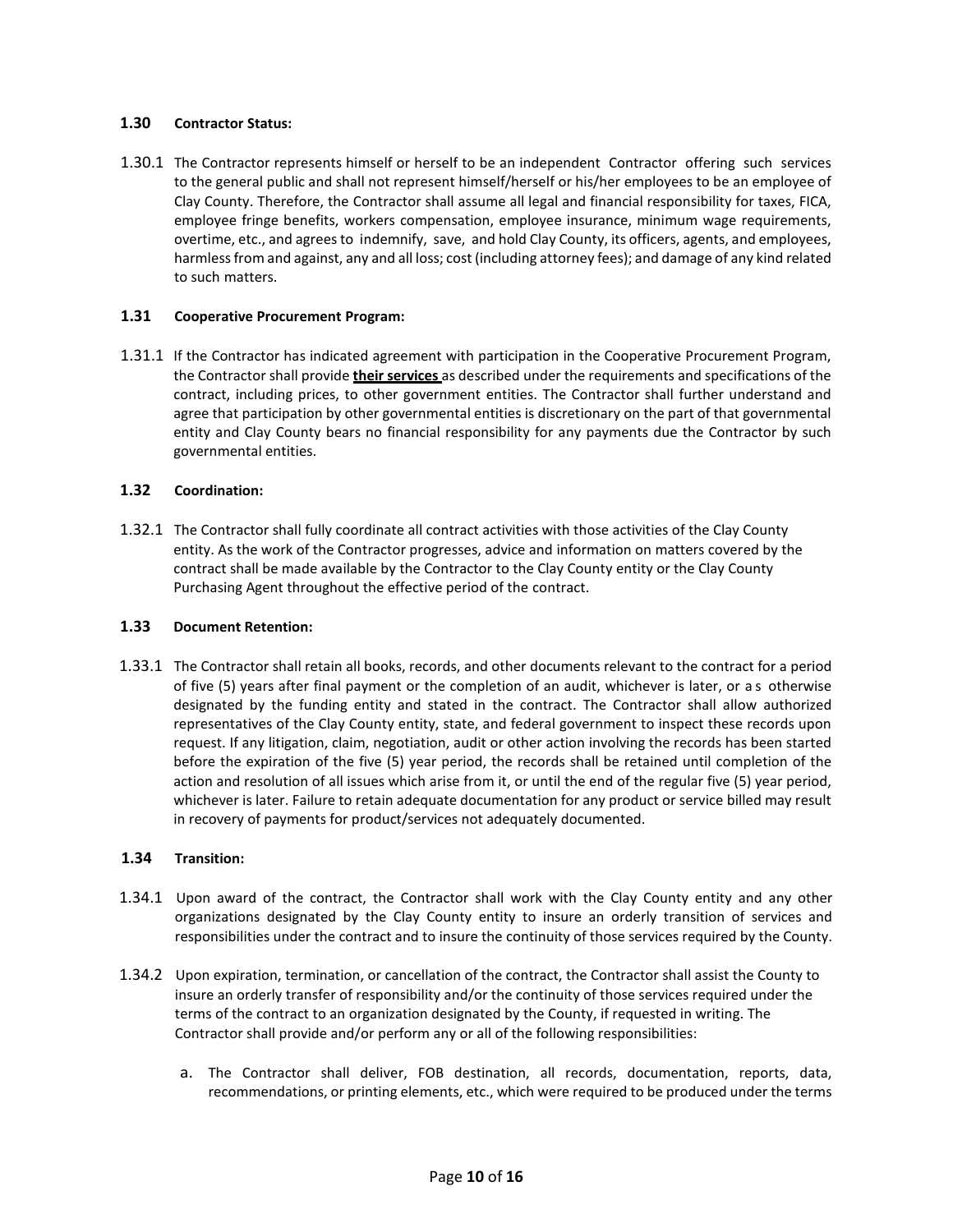of the contract to the County and/or to the entity's designee within seven (7) calendar days after receipt of the written request in a format and condition that are acceptable to the County.

- b. The Contractor shall agree to continue providing any part or all of the services in accordance with the terms and conditions, requirements and specifications of the contract for a period not to exceed one hundred twenty (120) calendar days after the expiration, termination or cancellation date of the contract for a price not to exceed those prices set forth in the contract.
- c. The Contractor shall discontinue providing service or accepting new assignments under the terms of the contract, on the date specified by the County, in order to insure the completion of such service prior to the expiration of the contract.

## **1.35 Substitution of Personnel:**

 1.35.1 The Contractor agrees and understands that Clay County's agreement to the contract is predicated in part on the utilization of the specific key individual(s) and/or personnel qualifications identified in the proposal/bid. Therefore, the Contractor agrees that no substitution of such specific key individual(s) and/or personnel qualifications shall be made without the prior written approval of the Clay County entity. The Contractor further agrees that any substitution made pursuant to this paragraph must be equal or better than originally proposed and that the Clay County entity's approval of a substitution shall not be construed as an acceptance of the substitution's performance potential. Clay County agrees that an approval of a substitution will not be unreasonably withheld.

#### **1.36 Replacement of Damaged Product:**

 1.36.1 The Contractor shall be responsible for replacing any item received in damaged condition at no cost to the County. This includes all shipping costs for returning non-functional items to the Contractor for replacement.

#### **1.37 Substitutions of Products/Services:**

- 1.37.1 The Contractor shall not substitute any item(s) that has been awarded to the Contractor without the prior written approval of the Clay County Department of Purchasing.
- 1.37.2 The County shall have the right to allow the Contractor to substitute any new product or service offered by the Contractor on all undelivered and future orders if the quality is equal to or greater than the product/service under contract and if the prices are equal to or less than the contract prices. The Department of Purchasing shall be the final authority as to acceptability.
- 1.37.3 In event of manufacturer discontinuation, the Contractor shall substitute item(s) with equal or better capabilities for equal or less cost than the discontinued item(s). The Contractor shall not substitute any item(s) without the prior written approval of the Department of Purchasing. The Department of Purchasing shall be the final authority as to acceptability of requested substitutions and reserves the right to accept or reject any substitution requests.

#### **1.38 Single Point of Contact:**

1.38.1 The Contractor must function as the single point of contact for the County, regardless of any subcontract arrangements for all products and services. This shall include assuming responsibility and liabilities for all problems relating to all equipment, products, software and services provided.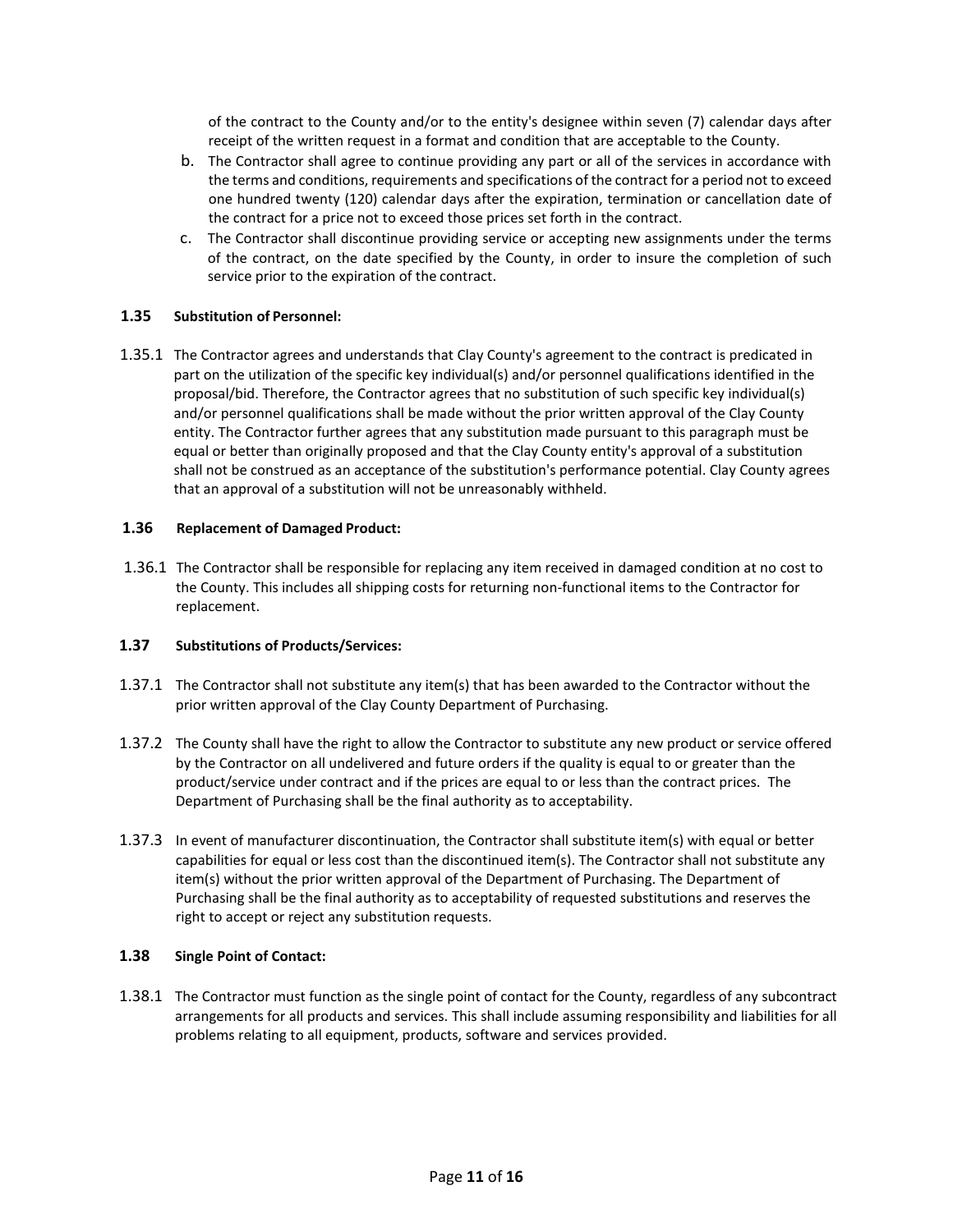## **1.39 Invoicing and Payment:**

#### **(THIS INFORMATION HAS BEEN ADDED TO THE RFP/IFB FRONT PAGE)**

- 1.39.1 Invoices shall contain the following information:
	- a. Contract agreement number, including cooperatives
	- b. description of products/services, and
	- c. prices.
		- 1) Invoices for newly installed equipment shall list materials and labor unit costs, clearly stated by location.
- 1.39.2 Notwithstanding any other payment provision of the contract, if the Contractor fails to perform required work or services, fails to submit reports when due, or is indebted to the United States, Clay County may withhold payment or reject invoices under the contract.
- 1.39.3 Final, accurate invoices are due by no later than thirty (30) calendar days of the expiration of the contract, unless otherwise stated in the contract. Clay County shall have no obligation to pay any invoice submitted after the due date.
- 1.39.4 If a request by the Contractor for payment or reimbursement is denied, Clay County shall provide the Contractor with the written notice of the reason(s) for denial.
- 1.39.5 lf the Contractor is overpaid by Clay County, upon official notification by the entity, the Contractor shall provide the entity with a check payable as instructed by the entity in the amount of such overpayment. The Contractor shall submit the overpayment to the County at the address specified by the County.
- 1.39.6 Payment for all equipment, supplies, and/or services required herein shall be made in arrears unless otherwise indicated in the RFP/IFB.
- 1.38.7 The County assumes no obligation for equipment, supplies, and/or services shipped or provided in excess of the quantity ordered. Any unauthorized quantity is subject to the County's rejection and shall be returned at the Contractor's expense.
- 1.39.8 All invoices for equipment, supplies, and/or services purchased by Clay County shall be subject to late payment charges pursuant to the following:
	- a. After the forty-fifth (45th) day following the later of the date of delivery of the supplies and services or the date upon which the invoice is duly approved and processed, interest retroactive to the thirtieth (30th) day shall be paid on any unpaid balance. The rate of such interest shall be three percentage points above the average predominant prime rate quoted by commercial banks to large businesses, as determined by the Board of Governors of the Federal Reserve System.
- 1.39.9 Clay County shall have the right to purchase goods and services using a Purchasing Card.

## **1.40 Contract Monitoring:**

1.40.1 The County shall have the right to monitor the contract throughout the effective period of the contract to ensure financial and contractual compliance. If the County determines the Contractor to be at high-risk for non-compliance, the County shall have the right to impose special conditions or restrictions. Written notification will be provided to the Contractor of the determination of high-risk and of any special conditions or restrictions to be imposed. The special conditions or restrictions may include, but not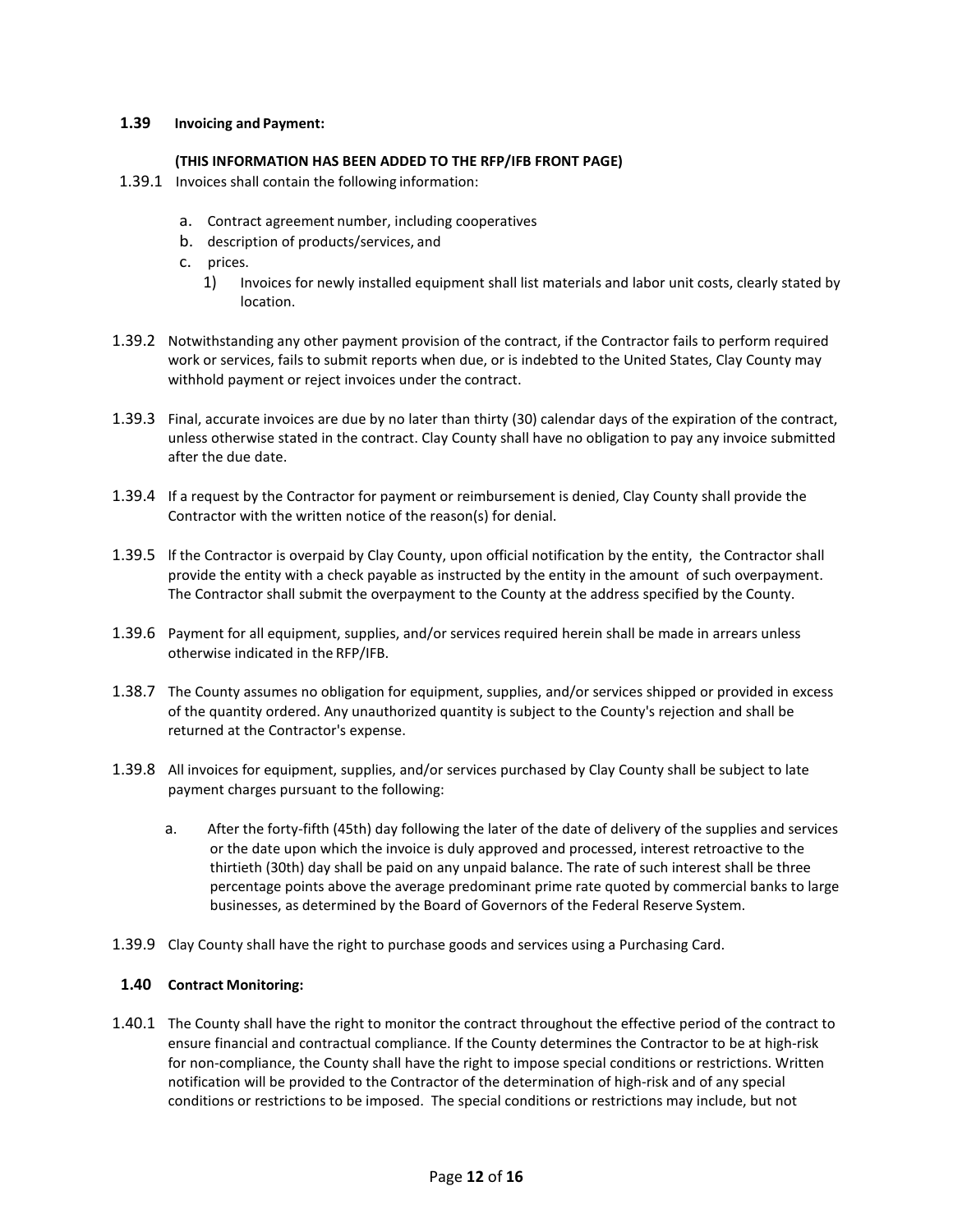limited to, those conditions specified below.

- a. Withholding authority to proceed to the next phase of the project until the Clay County entity receives evidence of acceptable performance within a given contract period;
- b. Requiring additional, more detailed financial reports or other documentation;
- c. Additional contract monitoring;
- d. Requiring the Contractor to obtain technical or management assistance; and/or
- e. Establishing additional prior approvals from the County.

## **1.41 Property of Clay County:**

1.41.1 All documents, data, reports, supplies, equipment, and accomplishments prepared, furnished, or completed by the Contractor pursuant to the terms of the contract shall become the property of Clay County. Upon expiration, termination, or cancellation of the contract, said items shall become the property of the County.

# **1.42 Inspection andAcceptance:**

- 1.42.1 No equipment, supplies, and/or services received by Clay County pursuant to a contract shall be deemed accepted until the County has had reasonable opportunity to inspect said equipment, supplies, and/or services.
- 1.42.2 The Contractor shall understand and agree that all equipment, supplies, and/or services which do not comply with the specifications and/or requirements or which are otherwise unacceptable or defective may be rejected. In addition, the Contractor shall understand and agree that all equipment, supplies, and/or services which are discovered to be defective or which do not conform to any warranty of the Contractor upon inspection (or at any later time if the defects contained were not reasonably ascertainable upon the initial inspection) may be rejected.
- 1.42.3 Clay County shall have the right to return any such rejected shipment at the Contractor's expense for full credit or replacement and to specify a reasonable date by which replacements must be received.
- 1.42.4 Clay County's right to reject any unacceptable equipment, supplies, and/or services shall not exclude any other legal, equitable or contractual remedies the County mayhave.

## **1.43 Warranties:**

1.43.1 The Contractor expressly warrants that all equipment, supplies, and/or services provided shall: (1) conform to each and every specification, drawing, sample or other description which was furnished to the Department of Purchasing, (2) be fit and sufficient for the purpose expressed in the RFP/IFB, (3) be of good materials and workmanship, and (4) be substantially free from defect.

## **SECTIONS 1.43.2 AND 1.43.3 FOR USE IF NEEDED FOR EQUIPMENT /IT PRODUCT:**

- 1.43.2 The Contractor must provide warranty on all products provided, which shall commence upon date of product(s)*installation ordelivery* throughtwelveconsecutive months.
- 1.43.3 The Contractor shall warrant that the product(s) shall conform to the mandatory technical, functional and performance requirements described in this RFP/IFB, including Exhibits thereto. The Contractor shall also warrant that the product(s) shall perform and operate in accordance with the Contractor's published specification documentation, including user manuals, manufacturer's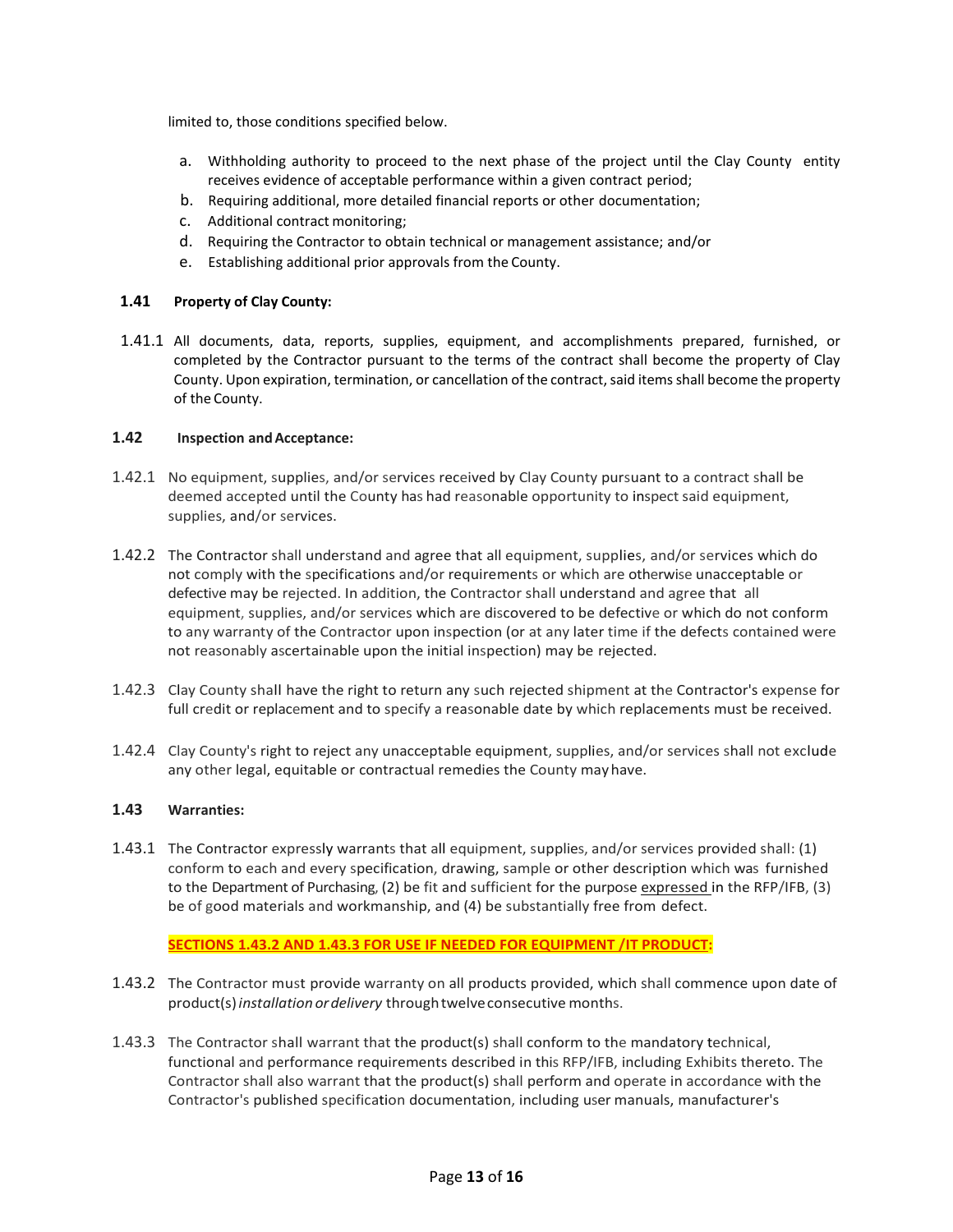specification sheets, etc. regarding the products.

**SECTIONS 1.43.4 AND 1.43.5 FOR USE ONLY IN INFORMATION TECHNOLOGY PROPOSALS/BIDS**:

- 1.43.4 Compatibility Warranty: The Contractor shall warrant that all products acquired pursuant to this contract shall be data, program, and communications compatible to all other products that will be acquired under the contract and compatible to the software and hardware environments that currently exist in the County's computer environment as described herein.
	- a. The Contractor shall notify the County as to any inaccuracies or known deficiencies or incompatibility with any related order.
- 1.43.5 Such warranty shall survive delivery and shall not be deemed waived either by reason of the County's acceptance of or payment for said equipment, supplies, and/or services.

#### **1.44 Safety:**

1.44.1 The Contractor shall understand and agree that all practices, materials, supplies, and equipment shall comply with the Federal Occupational Safety and Health Act, as well as any pertinent Federal, State and/or local safety or environmental codes.

### **1.45 Applicable Codes and Ordinances:**

1.45.1 The Contractor shall hereby certify that all materials used conform to all articles and sections of all current applicable National Building Codes and other relevant construction-related codes. Workmanship and materials shall conform to all local applicable codes and ordinances.

#### **1.46 Breach of Contract and Contract Cancellation:**

- 1.46.1 In the event of material breach of the contractual obligations by the Contractor, Clay County may cancel the contract. At its sole discretion, the County may give the Contractor an opportunity to cure the breach or to explain how the breach will be cured. The actual cure must be completed within no more than 10 business days from notification, or at a minimum the Contractor must provide the County within 10 business days from notification a written plan detailing how the Contractor intends to cure the breach.
- 1.46.2 If the Contractor fails to cure the breach or if circumstances demand immediate action, the County will Issue a notice of cancellation terminating the contract immediately. If it is determined the County improperly cancelled the contract, such cancellation shall be deemed a termination for convenience in accordance with the contract.
- 1.46.3 If the County cancels the contract for breach, the County shall have the right to obtain the equipment, supplies, and/or services to be provided pursuant to the contract from other sources and upon such terms and in such manner as the County deems appropriate and charge the Contractor for any additional costs incurred thereby.
- 1.46.4 Notice of Default: In the event the Contractor fails to cure the breach to the satisfaction of County within 10 days, or within the written cure plan as agreed to by the County, the County may elect to do all or any of the following:
	- a. The County may elect to remedy the default by curing the default with department staff or contracting with another vendor to do the work in question. In this event, the Contractor shall be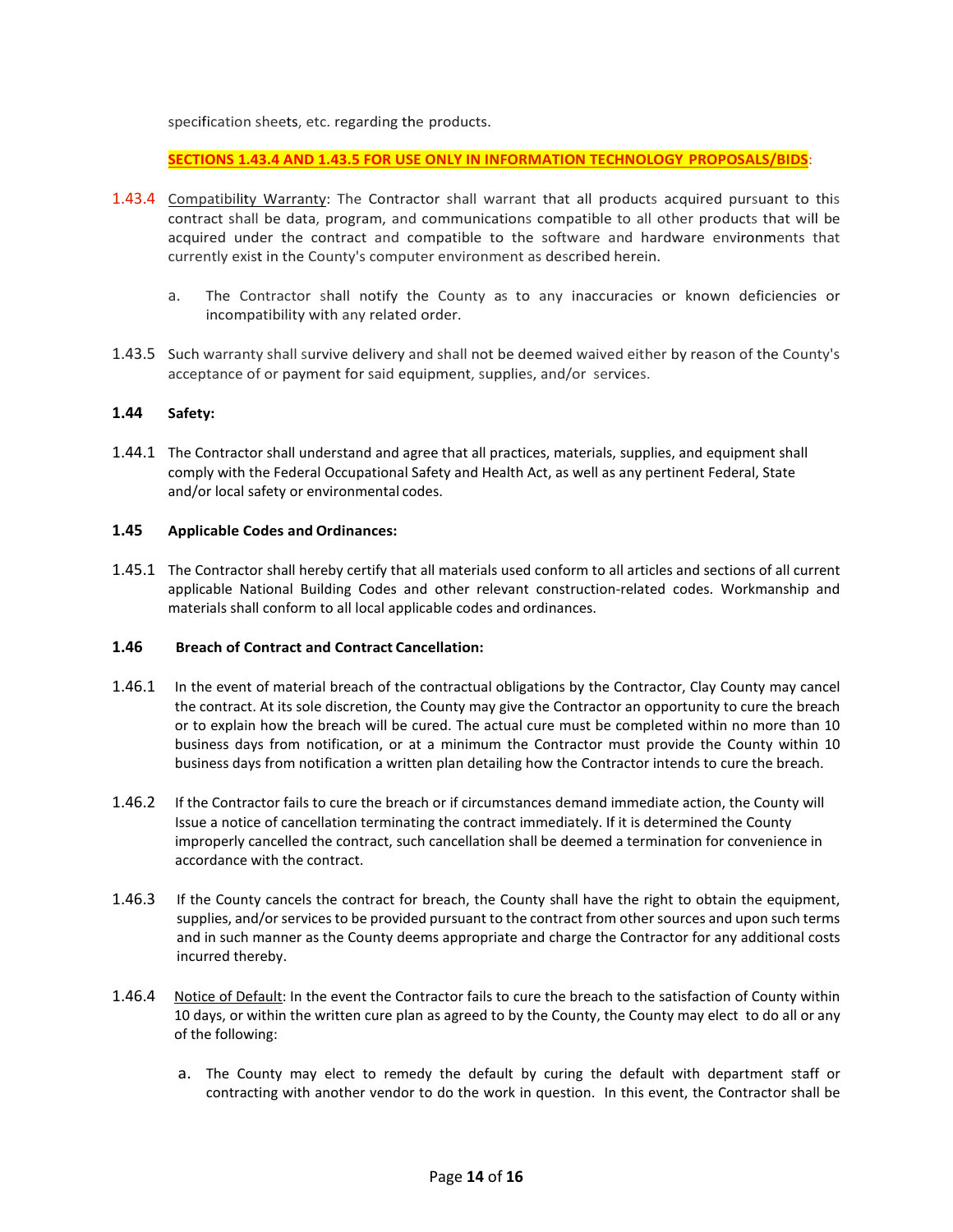invoiced the costs incurred by the County plus an additional fifty percent (50%).

- b. The County may immediately prohibit the Contractor from having access to the property or conducting business on the property.
- c. The County Commission, after consideration of the default, may terminate the agreement. In this event, the Contractor shall be required to immediately vacate the premises, shall not be entitled to any additional oppo1iunities to remedy the default and shall not be entitled to any additional compensation.
- 1.46.5 Non-Appropriation of Funds: The Contractor understands and agrees that funds required to fund the contract must be appropriated by the County Commission for each fiscal year included within the contract period. The contract shall not be binding upon the County for any period in which funds have not been appropriated, and the County shall not be liable for any costs associated with termination caused by lack of appropriations.

#### **1.47 Communications and Notices:**

1.47.1 Any notice to the Offeror/Contractor shall be deemed sufficient when deposited in the United States mail postage prepaid, transmitted by facsimile, transmitted by e-mail with confirmed receipt or hand-carried and presented to an authorized employee of the Offeror/Contractor.

#### **1.48** Bankruptcy or Insolvency:

- 1.48.1 Upon filing for any bankruptcy or insolvency proceeding by or against the Contractor, whether voluntary or involuntary, or upon the appointment of a receiver, trustee, or assignee for the benefit of creditors, the Contractor must notify the Department of Purchasing immediately.
- 1.48.2 Upon learning of any such actions, the County shall have the right, at its sole discretion, to either cancel the contract or affirm the contract and hold the Contractor responsible for damages.

## **1.49 Non-Discrimination and Affirmative Action:**

- 1.49.1 In connection with the furnishing of equipment, supplies, and/or services under the contract, the Contractor and all Subcontractors shall agree not to discriminate against recipients of services or employees or applicants for employment on the basis of race, color, religion, national origin, sex, age, disability, or veteran status unless otherwise provided by law. If the Contractor or Subcontractor employs at least 50 persons, they shall have and maintain an affirmative action program which shall include:
	- a. A written policy statement committing the organization to affirmative action and assigning management responsibilities and procedures for evaluation and dissemination;
	- b. The identification of a person designated to handle affirmative action;
	- c. The establishment of non-discriminatory selection standards, objective measures to analyze recruitment, an upward mobility system, a wage and salary structure, and standards applicable to layoff, recall, discharge, demotion, and discipline;
	- d. The exclusion of discrimination from all collective bargaining agreements; and
	- e. Performance of an internal audit of the reporting system to monitor execution and to provide for future planning.
- 1.49.2 If discrimination by a Contractor is found to exist, the County shall take appropriate enforcement action which may include, but not necessarily be limited to, cancellation of the contract, suspension, or debarment by the County until corrective action by the Contractor is made and ensured, and referral to